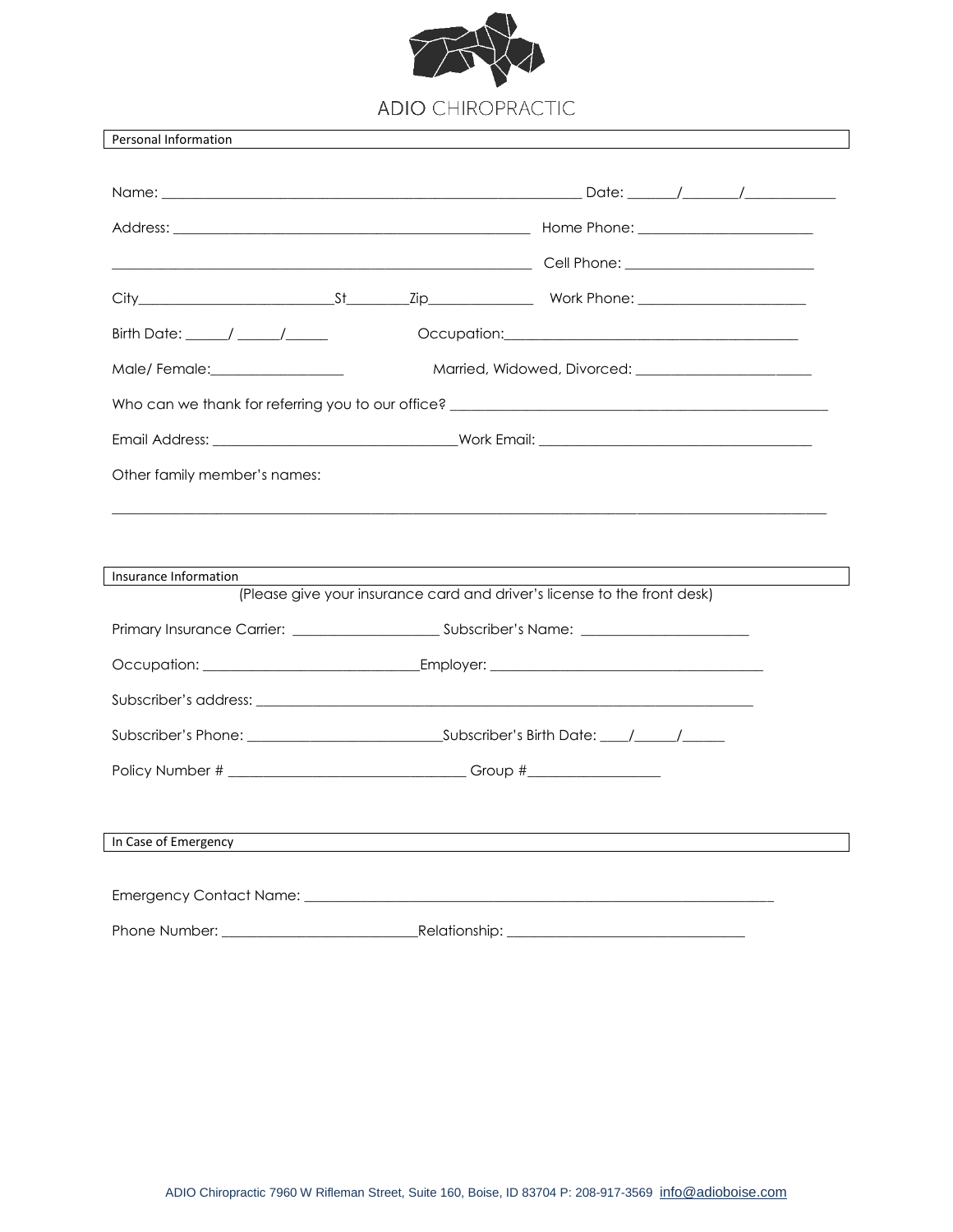

## Please check any of the following that have given you difficulty in the last year:

|                  | <b>General</b>           | $\Box$ | Autoimmune           | $\Box$ | Vomiting blood           | $\Box$ | Loss of taste                                                                                     |                  | <b>Arms/Hands</b>                  | $\Box$ | Low-back          |
|------------------|--------------------------|--------|----------------------|--------|--------------------------|--------|---------------------------------------------------------------------------------------------------|------------------|------------------------------------|--------|-------------------|
| $\Box$           | Headaches/               |        | problem              | $\Box$ | Irritable bowel          | $\Box$ | Inflammation of                                                                                   | $\Box$           | Numbness in                        |        | weakness          |
|                  | <b>Migraines</b>         | $\Box$ | Shortness of         | $\Box$ | Gall bladder             |        | throat                                                                                            |                  | arms/hands                         | $\Box$ | Low-back feels    |
| $\Box$           | ADD/ADHD                 |        | breath               |        | problem                  | $\Box$ | Persistent cough                                                                                  | $\Box$           | Pins/needles in<br>arms/hands      |        | out of place      |
| $\Box$           | Loss of memory           | 0      | Hernia               | $\Box$ | Hemorrhoids              | $\Box$ | Ringing in ears                                                                                   |                  |                                    | $\Box$ | Muscle spasms in  |
| О                | Fatigue                  | $\Box$ | Arthritis            |        |                          | $\Box$ | Tonsillitis                                                                                       | $\Box$<br>$\Box$ | Pain in upper arm<br>Pain in elbow |        | low-back          |
| О                | Depression               | $\Box$ | <b>Diabetes</b>      | $\Box$ | Cardiovascular<br>Anemia | $\Box$ | <b>Blurred vision</b>                                                                             | $\Box$           | Pain in wrist                      |        | Legs/Feet         |
| О                | Dizziness/Vertigo        | $\Box$ | Swollen joints       | $\Box$ | Chest pain               | $\Box$ | Sensitivity to light                                                                              | $\Box$           | Pain in hand                       | $\Box$ | Cold feet         |
| $\Box$           | Thyroid problem          | $\Box$ | Ulcers               | $\Box$ | Heart attack(s)          |        | <b>Neck</b>                                                                                       | $\Box$           | Pain in fingers                    | $\Box$ | Pain in buttocks  |
| $\Box$           | Chills                   | $\Box$ | Kidney/Bladder       | $\Box$ | Stroke                   | $\Box$ | Neck pain                                                                                         | $\Box$           | Weakness of hand                   | $\Box$ | Pain in hip joint |
| $\Box$           | Sweats                   |        | problem              | $\Box$ | Low Blood                | $\Box$ | <b>Neck Stiffness</b>                                                                             | $\Box$           | Cold hands                         | $\Box$ | Pain down leg     |
| $\Box$           | Sleeping problem         |        | Skin                 |        | Pressure                 | $\Box$ | Neck feels out of                                                                                 |                  |                                    | $\Box$ | Pain in knee      |
| $\Box$           | Seizures                 | $\Box$ | <b>Bruise easily</b> | $\Box$ | High Blood               |        | place                                                                                             |                  | <b>Mid Back</b>                    | $\Box$ | Pain in ankle     |
| $\Box$           | Fainting                 | $\Box$ | Hives                |        | Pressure                 | $\Box$ | Grinding/popping                                                                                  | $\Box$           | Mid-back pain                      | $\Box$ | Pain in foot      |
| $\Box$           | Irritability             | $\Box$ | <b>Itching</b>       | $\Box$ | Poor circulation         |        | in neck                                                                                           | $\Box$           | Spinal curvature                   | $\Box$ | Weakness of leg   |
| $\Box$           | Anxiety                  | $\Box$ | Change in moles      | $\Box$ | Irregular heart          | $\Box$ | Muscle spasms in                                                                                  |                  | (Scoliosis)                        | $\Box$ | Weakness of knee  |
| $\Box$           | Inner tension            | $\Box$ | Rash                 |        | beat                     |        | neck                                                                                              | $\Box$           | Mid-back stiffness                 | $\Box$ | Leg cramps        |
| $\Box$           | Rapid weight gain        | $\Box$ | Sores that won't     | $\Box$ | Rapid heart beat         |        |                                                                                                   | $\Box$           | Pain between                       | $\Box$ | Numbness in       |
| $\Box$           | Rapid weight loss        |        | heal                 | $\Box$ | Swollen ankles           |        | <b>Shoulders</b>                                                                                  |                  | shoulder blades                    |        | legs/feet         |
| $\Box$           | Facial pain              |        |                      |        |                          | $\Box$ | Shoulder                                                                                          | $\Box$           | Pain from front to                 | $\Box$ | Pins/needles in   |
| $\Box$           | TMJ (Jaw Pain)           |        | Gastrointestinal     |        | Eye/Ear/Nose             |        | tightness                                                                                         |                  | back                               |        | legs/feet         |
| $\Box$           | Menstrual                | $\Box$ | Bowel changes        |        | & Throat                 | $\Box$ | Shoulder pain                                                                                     | $\Box$           | Muscle spasms in                   |        |                   |
| $\Box$           | cramps/pain<br>Menstrual | $\Box$ | Intestinal gas       | $\Box$ | Loss of hearing          | $\Box$ | Pain in shoulder                                                                                  |                  | mid-back                           |        |                   |
|                  | irregularity             | $\Box$ | Constipation         | $\Box$ | Earache                  |        | joint                                                                                             |                  |                                    |        |                   |
| $\Box$           | Loss of balance          | $\Box$ | Indigestion/Acid     | $\Box$ | Sinus trouble            | $\Box$ | Pain across                                                                                       |                  | <b>Low Back</b>                    |        |                   |
|                  | Prostate problem         |        | Reflux               | $\Box$ | Loss of smell            |        | shoulders                                                                                         | $\Box$           | Low-back pain                      |        |                   |
| $\Box$<br>$\Box$ | Cancer                   | $\Box$ | Nausea               | $\Box$ | Allergies                | $\Box$ | Can't raise arms                                                                                  | $\Box$           | Low-back stiffness                 |        |                   |
|                  |                          | $\Box$ | Stomach pain         | $\Box$ | Asthma                   | $\Box$ | Upper-back pain                                                                                   |                  |                                    |        |                   |
|                  |                          |        |                      |        |                          |        |                                                                                                   |                  |                                    |        |                   |
|                  |                          |        |                      |        |                          |        | Is it: Job Related _____ Auto Accident _____ Fall ____ Home Injury ____ Other: ________________   |                  |                                    |        |                   |
|                  |                          |        |                      |        |                          |        | When did this condition begin? ____________________________ Is it recurring? Y/N Pains are: Sharp |                  | Dull<br>Constant                   |        | Intermittent      |
|                  |                          |        |                      |        |                          |        |                                                                                                   |                  |                                    |        |                   |
|                  |                          |        |                      |        |                          |        |                                                                                                   |                  |                                    |        |                   |
|                  |                          |        |                      |        |                          |        |                                                                                                   |                  |                                    |        |                   |
|                  |                          |        |                      |        |                          |        |                                                                                                   |                  |                                    |        |                   |
|                  |                          |        |                      |        |                          |        |                                                                                                   |                  |                                    |        |                   |
|                  |                          |        |                      |        |                          |        |                                                                                                   |                  |                                    |        |                   |
|                  |                          |        |                      |        |                          |        |                                                                                                   |                  |                                    |        |                   |
|                  |                          |        |                      |        |                          |        |                                                                                                   |                  |                                    |        |                   |
|                  |                          |        |                      |        |                          |        |                                                                                                   |                  |                                    |        |                   |
|                  |                          |        |                      |        |                          |        |                                                                                                   |                  |                                    |        |                   |
|                  |                          |        |                      |        |                          |        |                                                                                                   |                  |                                    |        |                   |
|                  |                          |        |                      |        |                          |        |                                                                                                   |                  |                                    |        |                   |
|                  |                          |        |                      |        |                          |        |                                                                                                   |                  |                                    |        |                   |
|                  |                          |        |                      |        |                          |        |                                                                                                   |                  |                                    |        |                   |
|                  |                          |        |                      |        |                          |        |                                                                                                   |                  |                                    |        |                   |
|                  |                          |        |                      |        |                          |        |                                                                                                   |                  |                                    |        |                   |
|                  |                          |        |                      |        |                          |        |                                                                                                   |                  |                                    |        |                   |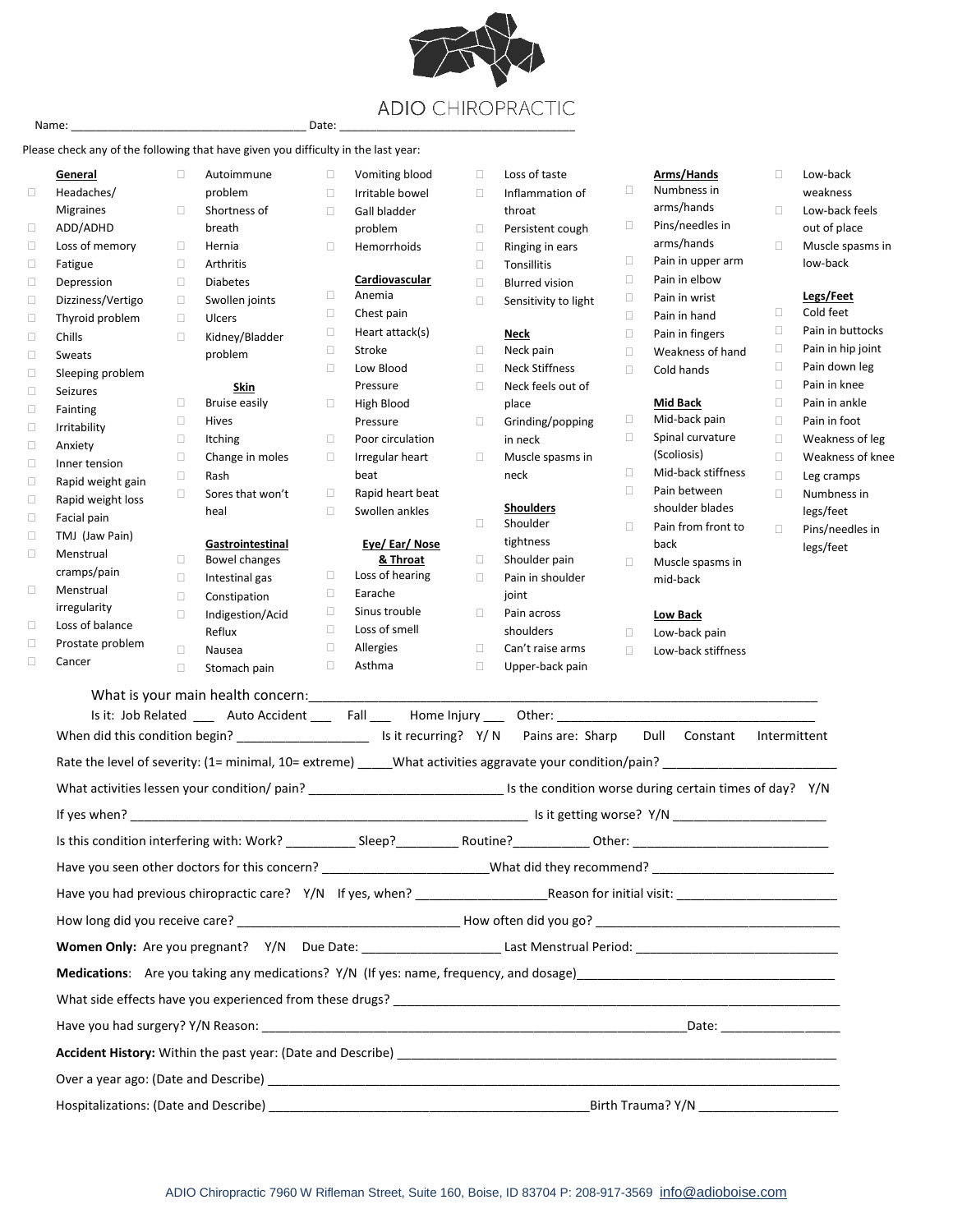

Name

| To better serve you in our office, please check any of the conditions below that you or your family have or have had in the past: | Yourself | Spouse | Children | <b>Father</b> | <b>Mother</b> |
|-----------------------------------------------------------------------------------------------------------------------------------|----------|--------|----------|---------------|---------------|
|                                                                                                                                   |          |        |          |               |               |
| Acid Reflux                                                                                                                       |          |        |          |               |               |
| <b>ADHD</b>                                                                                                                       |          |        |          |               |               |
| Allergies                                                                                                                         |          |        |          |               |               |
| Anxiety                                                                                                                           |          |        |          |               |               |
| Arthritis                                                                                                                         |          |        |          |               |               |
| Asthma                                                                                                                            |          |        |          |               |               |
| Autoimmune problems                                                                                                               |          |        |          |               |               |
| Bed wetting                                                                                                                       |          |        |          |               |               |
| Cancer                                                                                                                            |          |        |          |               |               |
| Constipation                                                                                                                      |          |        |          |               |               |
| Depression                                                                                                                        |          |        |          |               |               |
| <b>Diabetes</b>                                                                                                                   |          |        |          |               |               |
| Dizziness/ Vertigo                                                                                                                |          |        |          |               |               |
| Ear Infections                                                                                                                    |          |        |          |               |               |
| Eczema                                                                                                                            |          |        |          |               |               |
| Fatigue                                                                                                                           |          |        |          |               |               |
| Flu                                                                                                                               |          |        |          |               |               |
| Headaches/Migraines                                                                                                               |          |        |          |               |               |
| Heart problems                                                                                                                    |          |        |          |               |               |
| Immune problems                                                                                                                   |          |        |          |               |               |
| Infertility                                                                                                                       |          |        |          |               |               |
| Kidney problems                                                                                                                   |          |        |          |               |               |
| Liver problems                                                                                                                    |          |        |          |               |               |
| Menstrual problems                                                                                                                |          |        |          |               |               |
| Nausea                                                                                                                            |          |        |          |               |               |
| Numbness                                                                                                                          |          |        |          |               |               |
| Sciatica                                                                                                                          |          |        |          |               |               |
| Scoliosis                                                                                                                         |          |        |          |               |               |
| Seizures                                                                                                                          |          |        |          |               |               |
| Sinus problems                                                                                                                    |          |        |          |               |               |
| <b>Stiffness</b>                                                                                                                  |          |        |          |               |               |
| Stomach trouble/ Indigestion                                                                                                      |          |        |          |               |               |
| TMJ pain                                                                                                                          |          |        |          |               |               |
| <b>Ulcers</b>                                                                                                                     |          |        |          |               |               |
| Other (Please explain)                                                                                                            |          |        |          |               |               |
|                                                                                                                                   |          |        |          |               |               |
|                                                                                                                                   |          |        |          |               |               |

## Please identify from the following list, daily or frequent stressors applicable to your lifestyle:

| Prolonged sitting/Driving      | Holding/Carrying a child  |  |
|--------------------------------|---------------------------|--|
| Occupational stress            | Looking down              |  |
| Physical labor                 | Carrying backpack/purse   |  |
| Recreation/Hobbies             | Stomach sleeping position |  |
| <b>Emotional/Mental stress</b> | Other:                    |  |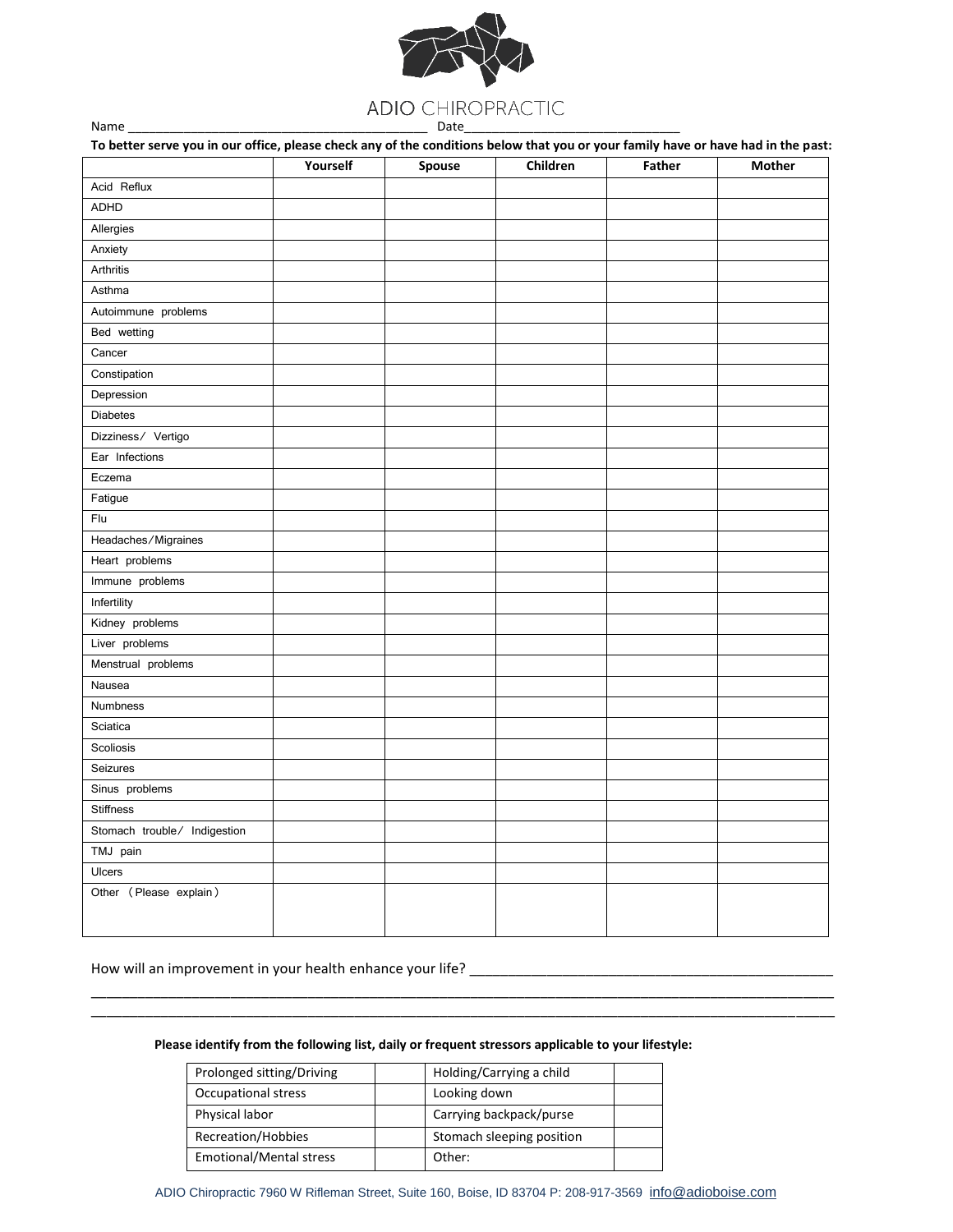

# **HIPAA NOTICE OF PRIVACY PRACTICES**

## **THIS NOTICE DESCRIBES HOW MEDICAL INFORMATION ABOUT YOU MAY BE USED AND DISCLOSED AND HOW YOU CAN GET ACCESS TO THIS INFORMATION. PLEASE**

REVIEW IT CAREFULLY. This Notice of Privacy Practices describes how ADIO Chiropractic, LLC (ADIO Chiropractic) may use and disclose your protected health information (PHI) to carry out treatment, payment or health care operations (TPO) and for other purposes that are permitted or required by law. It also describes your right to access and control your PHI that may identify you and that relates to your past, present, or future physical or mental health or condition and related health care services.

## **USES AND DISCLOSURES OF PROTECTED HEALTH INFORMATION**

Your PHI may be used and disclosed by your physician, ADIO CHIROPRACTIC office staff, and others outside of our office that are involved in your care and treatment for the purpose of providing health care services to you, to pay your health care bills, to support the operation of ADIO Chiropractic, and other use required by law.

**TREATMENT:** ADIO Chiropractic will use and disclose your PHI to provide, coordinate, or manage your health care and any related services. This includes the coordination or management of your health care with a third party. For example, ADIO Chiropractic would disclose your PHI, as necessary, to a home health agency that provides care to you, or to a physician to whom you have been referred to ensure that the physician has the necessary information to diagnose or treat you.

**PAYMENT:** Your PHI will be used, as needed, to obtain payment from your insurance company for your health care services. For example, obtaining approval for a hospital stay may require that your relevant PHI be disclosed to the health plan to obtain approval for the hospital admission.

**HEALTHCARE OPERATIONS:** ADIO Chiropractic may use or disclose, as needed, your protected health information in order to support the business activities of ADIO Chiropractic. These activities include, but are not limited to: (a) quality assessment activities; (b) employee review activities; (c) training of medical students; and (d) licensing and conducting or arranging for other business activities. For example, ADIO Chiropractic may disclose your PHI to medical school students that see patients at the office. In addition, ADIO Chiropractic may use a sign-in sheet at the registration desk where you will be asked to sign your name, may call you by name in the waiting room when your physician is ready to see you, may use or disclose your PHI as necessary to contact you to remind you of your appointment by leaving a message on a recorded answering system at your home of office.

At ADIO Chiropractic, it is the practice of this office to provide chiropractic care in a "semi-closed" environment. "Semi-closed" adjusting involves patient care in a setting where other patients in the reception area are able to see into the adjusting rooms, as well as possibly hear what is being discussed in the adjustment room. This environment is used for ongoing care and is NOT used for initial examination and patient history consultation. We are requesting this authorization of you due to various interpretations under federal law with respect to what is known as "incidental disclosure" of health information. I accept and agree to being treated in this "semi-closed" environment and understand the potential risk for incidental disclosure and do not hold ADIO Chiropractic liable for such actions.

- I give ADIO Chiropractic permission to use my address, phone number, and clinical records to contact me with appointment reminders, missed appointment **notification, birthday cards, holiday related cards, newsletters, information about treatment alternatives, or other health related information.**
- **If ADIO Chiropractic contacts me by phone, I give them permission to leave a message on my voice mail or answering machine.**
- **I give ADIO Chiropractic permission to use my name on the welcome board, referral board, birthday board, prize winning notices, and community information (i.e. newspaper clippings).**
- **I give ADIO Chiropractic permission to adjust me in a semi-closed room setting where other patients and office staff may able to overhear some of my PHI during the course of care. This semi-closed room environment is used for ongoing care, and is not the environment used for taking patient histories, performing examinations, or presenting report of findings, as these procedures are completed in a private, confidential setting.**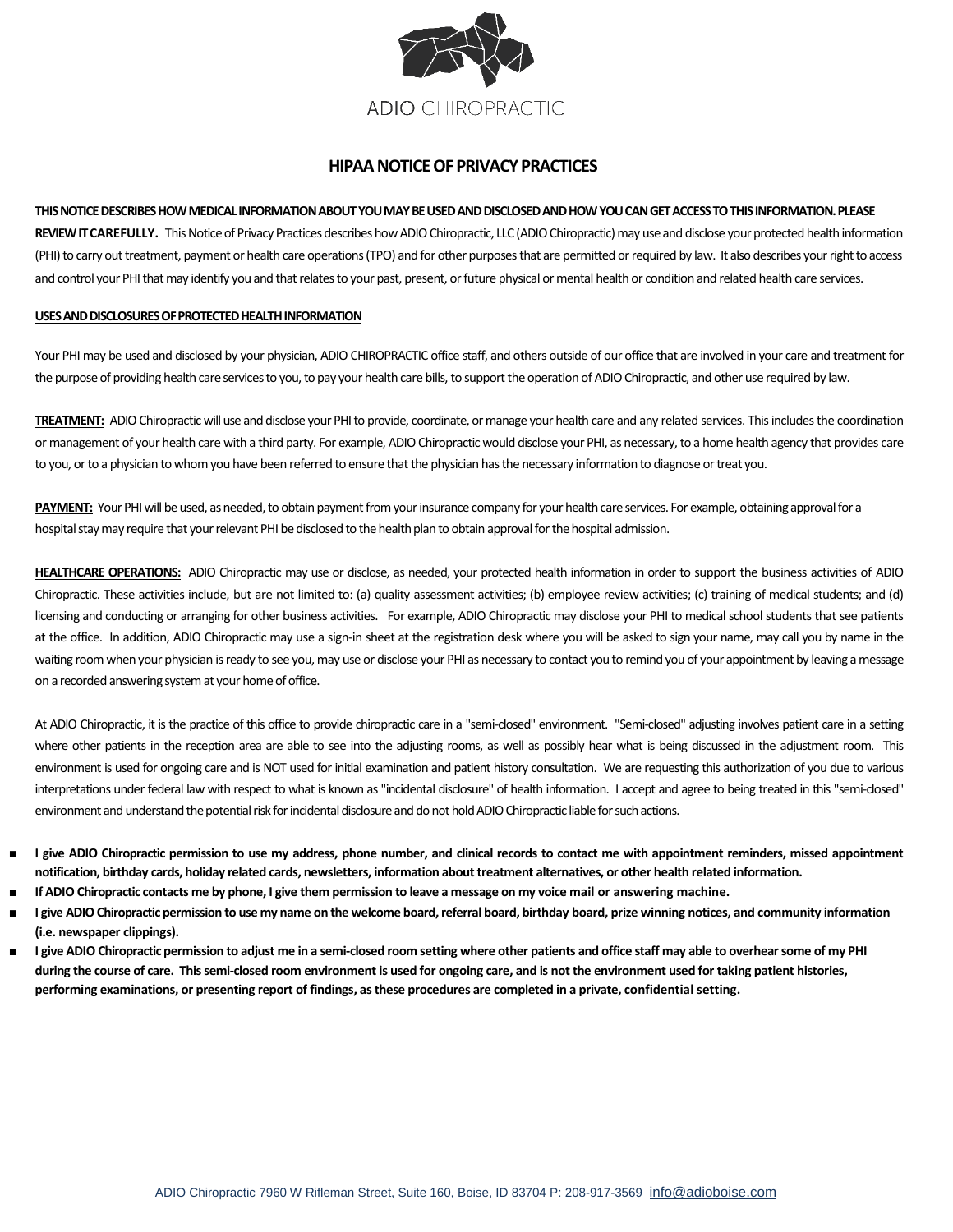

ADIO Chiropractic may use or disclose your PHI in the following situations without your authorization. These situations include: as required by law; public health issues; communicable diseases; health oversight; abuse or neglect; Food and Drug Administration requirements; legal proceedings; law enforcement; coroner; funeral directors, organ donation; research; criminal activity; military activity, National security; workers' compensation, Required Uses and Disclosures. Under the law, we must make disclosures to you and when required by the Secretary of the Department of the Department of Health and Human Services to investigate or determine our compliance with the requirements of Section 164.500.

Other permitted and required uses and disclosures will be made only with your consent, authorization, or opportunity to object unless required by law.

You may revoke this authorization at any time, in writing, except to the extent that your physician or the physician's practice has taken an action in reliance on the use or disclosure indicated in the authorization.

### **YOUR RIGHTS:**

Following is a statement of your rights with respect to your PHI.

You have the right to inspect and copy your PHI. However, in accordance with federal law, you may not inspect and copy the following records: psychotherapy notes, information compiled in reasonable anticipation of, or use in, a civil, criminal, or administrative action or proceeding, and PHI that is subject to law that prohibits access to PHI.

#### You have the right to request a restriction or your PHI. This means you may ask us not to use or

disclose any part of your PHI for the purposes of treatment, payment, or health care operations. You may also request that any part of your PHI not be disclosed to family members or friends who may be involved in your care or for notification purposes as described in this Notice of Privacy Practices. Your request must state specific restrictions requested and to whom you want the restriction to apply.

Your physician is not required to agree to a restriction that you may request. If physician believes it is in your best interest to permit use and disclosure of your protected health information, your protected health information will not be restricted. You then have the right to use another health care professional.

**You have the right to request to receive confidential communications from us by alternative means or at an alternative location. You have the right to obtain a paper copy of this notice from us,** upon request, even if you have agreed to accept this notice in an alternative medium, such as electronically.

You may have the right to have your physician amend your PHI. If we deny your request for amendment, you have the right to file a statement of disagreement with us and we may prepare a rebuttal to your statement and will provide you with a copy of such rebuttal.

### **You have the right to receive an accounting of certain disclosures we have made, if any, of your PHI.**

We reserve the right to change the terms of this notice and will inform you by mail of any changes. You then have the right to object or withdraw as provided in this notice.

#### **COMPLAINTS**

If you believe that ADIO Chiropractic, LLC has violated your privacy rights, you may file a complaint with Chase Dudley, D.C. at ADIO Chiropractic, LLC at 7960 W Rifleman Street, Suite 160, Boise, ID 83704, or you file a complaint with the Secretary of Health and Human Services, at 200 Independence Avenue SW, Washington DC 20201.

**I have read, understand and agree to the aforementioned HIPPA regulations.**

Signature (parent/guardian, when applicable) \_\_\_\_\_\_\_\_\_\_\_\_\_\_\_\_\_\_\_\_\_\_\_\_\_\_\_\_\_\_\_\_\_\_\_\_\_\_\_\_\_\_\_\_\_ Date \_\_\_\_\_\_\_\_\_\_\_\_\_\_\_\_\_\_\_\_\_\_\_